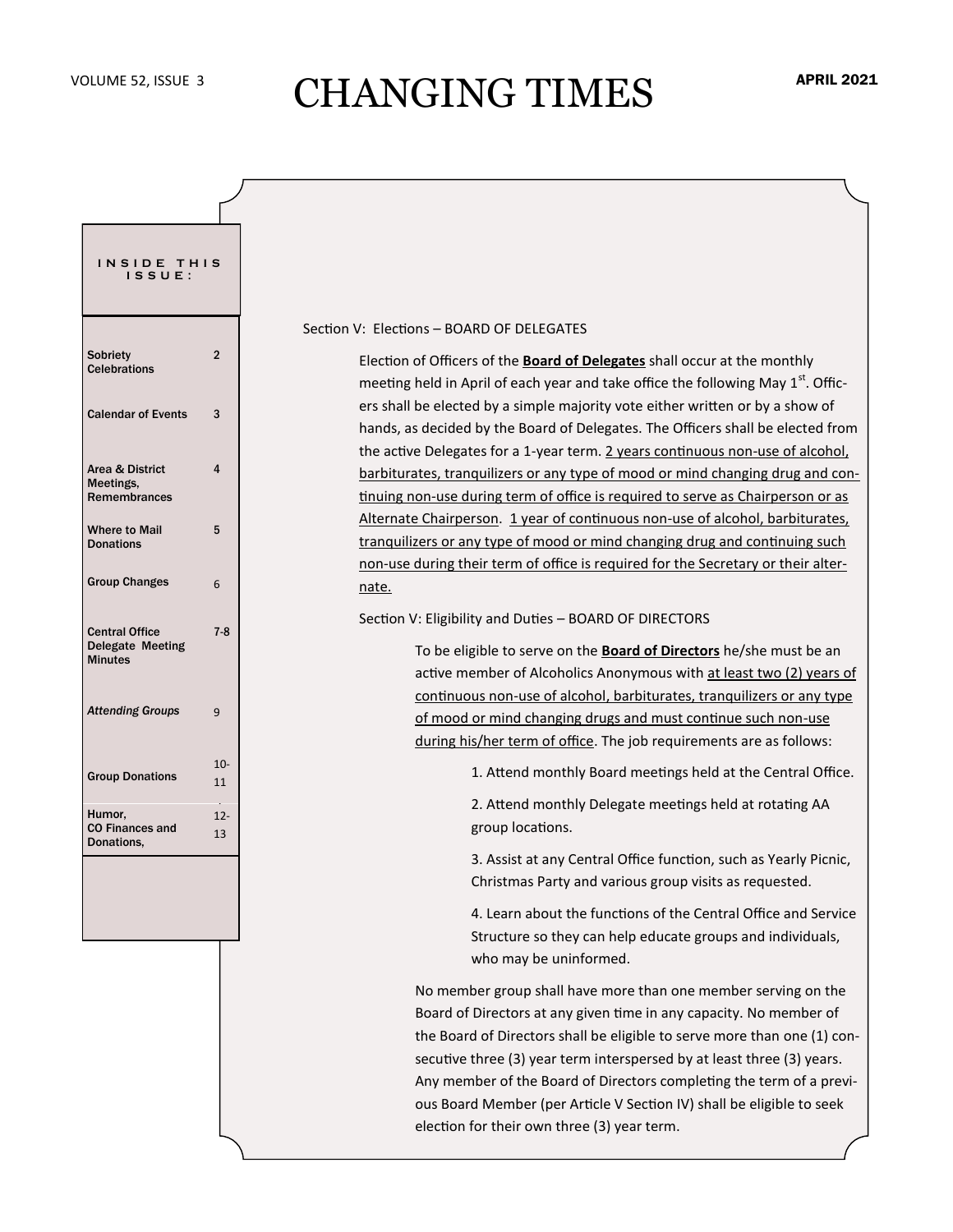# **Happy, Happy Birthday!**

These are folks who have donated at least one dollar a year in gratitude for their sobriety to YOUR Central Office. There are birthday envelopes available at the office or you can get them from your Central Office Delegate. We appreciate the people who show their gratitude this way.

> SKIP J. 42 YEARS ROE CENTER RIC E. 34 YEARS ACORN GROUP

PAM R. 29 YEARS PARK HILL

SAM G. 10 YEARS PIII

**Please make certain to include your name and group when sending in your birthday donation.**

<u>The Over Thirty Club</u>

**PAGE 2**

Keep Coming Back!

*All of these people got their names in the paper because someone took the time and trouble to let us know they were celebrating. Be proud of your old-timers! Call the office 816-471-7229 and let us know of anyone who is celebrating 30 or more years of sobriety. Let them know you care enough to share!* 

LP H. 51 YEARS LIVE AND LET LIVE SKIP J. 42 YEARS ROE CENTER RIC E. 34 YEARS ACORN GROUP

### **STARTING NOVEMBER 1st, 2019, THE SUBSCRIPTION RATE FOR THE CHANGING TIMES WILL BE \$15 PER YEAR.**

 **Starting in January 2020, we will only be mailing out copies of the newsletters to those who have a paid subscriptions. Event flyers will not be mailed with the newsletter. After several months of discussions at CO delegates meetings and by the Board of Directors approval, we have voted in these changes. We are not stopping publication of the newsletter. Any individuals or groups wishing to receive the newsletter may have one mailed to then by subscription. The cost will be \$15.00 per year.**

 **The newsletter will as always be available on our website and can be printed out at your convenience. Current monthly flyers will also be available next to the newsletter on our website and can be downloaded and printed, either together or individually.**

 **Copies of the newsletter and flyers will be available at the CO for you to pick-up, free of charge. We will also have copies at the CO Delegates meeting. If you have any questions , please call the Office at 816-471-7229. This is a cost saving effort.**

#### **The email accounts at Central Office are :**

thedirector@kc-aa.org—Teresa A.

themanager@kc-aa.org— Michael O.

kccentraloffice@kc-aa.org—General Office Mailbox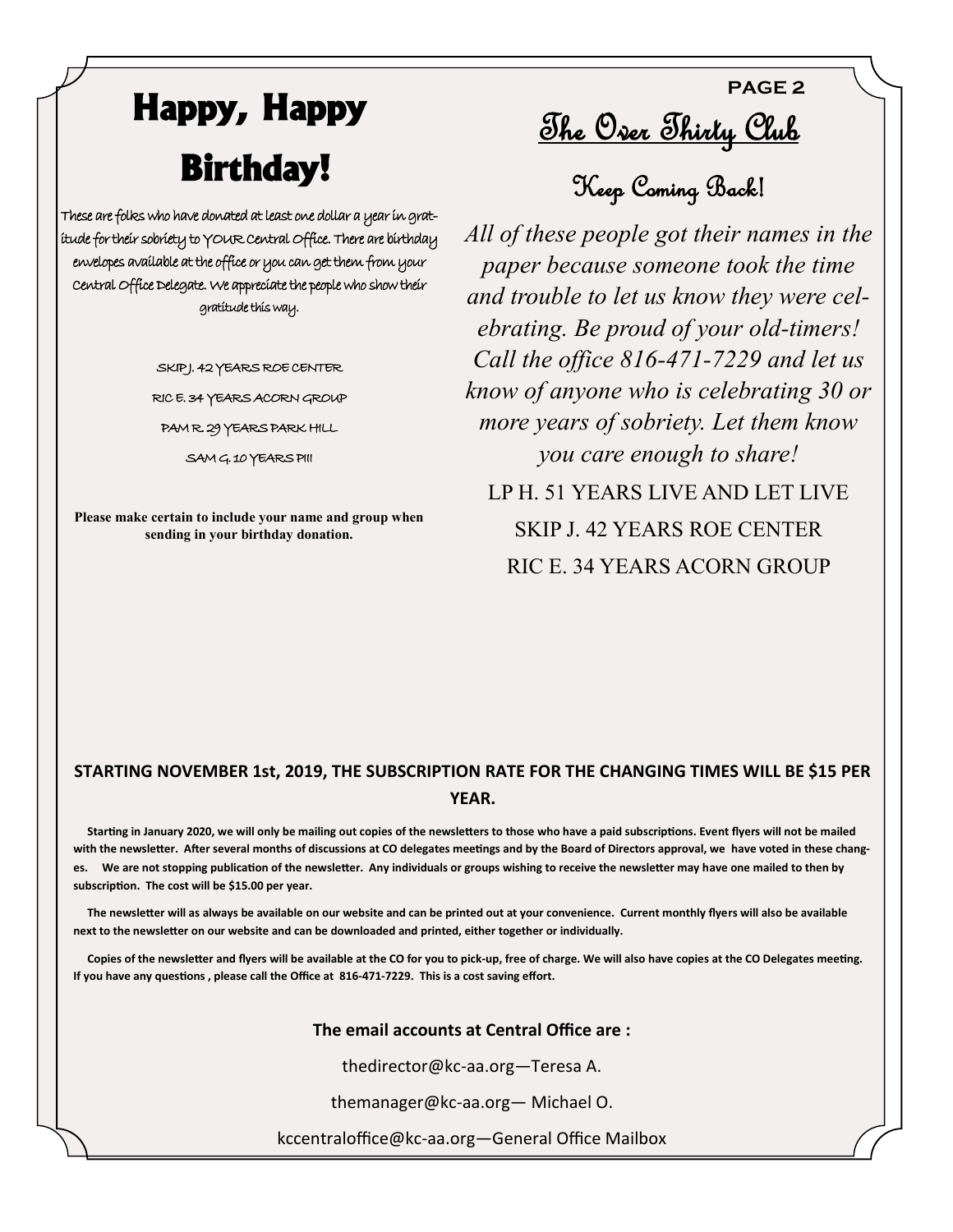# Calendar of Event—APRIL 2021

### **APRIL 24 — 26, 2021 KCMO #1 GROUP 79TH ANNIVERSARY 311 W 80TH TERR KANSAS CITY, MO 64131**

### **CENTRAL OFFICE WEBSITE**

**(www.kc-aa.org)**

We have a new feature in the upper right hand corner. You can now view our website in Spanish & 13 other languages. PDF's and flyers will not translate.

The Kansas City Central Office publishes the "Changing Times". The views and opinions expressed are not necessarily those of the Central Office or AAWS, Inc. The editor reserves the right to edit for length and clarity, and for accuracy concerning the quoting of AA material. "Changing Times" is about, by, and for the members of the Fellowship of AA. Quotes from Alcoholics Anonymous, the Twelve Step and Twelve Traditions, The Service Manual and Conference Approved literature and pamphlets reprinted with permission of AA World Services, Inc. and the Grapevine, Inc. There is a subscription form on the back page of the issue. It is \$15.00 per year. Thank you all for your contributions and support of the Changing Times and your Central Office. We publish something for everyone, the mistakes are in the newsletter for a reason, so everyone will have something to appreciate.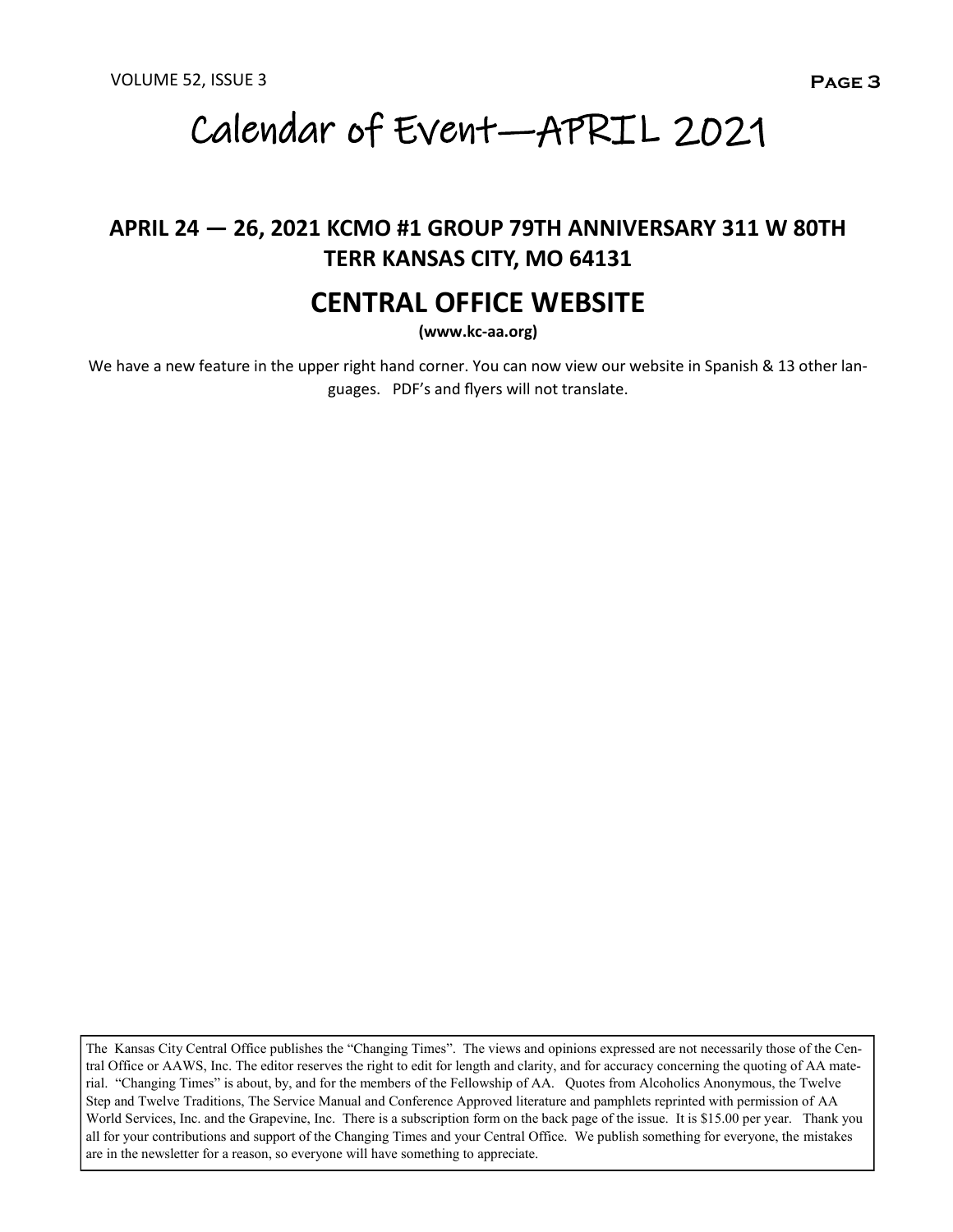`````````````````````````````````````````````````````````````````````````

### Area Service Schedule

#### **KANSAS AREA 25 COMMITTEE MEETING**

 Hilton Garden Inn- Salina, KS 3320 S 9th St Salina, KS 67401 785-309-0440

#### **MISSOURI AREA 39 ASSEMBLY**

Best Western Inn 3120 S. Limit Ave. Sedalia, MO 1-660-826-6100

#### 2021 SCHEDULE

January  $16 - 17$ March 27 — 28 June 26 — 27 September 18 — 19

**Would you please help us carry the message to our siblings behind the walls? It's better to** *get* **to go to jail than to** *have* **to go to jail. For further information, please contact us: Missy M. 913-702-7348 / Ted U. 913-940-0610**

*We have found much of Heaven and we have been rocketed into a fourth dimension of ex-*

*istence of which we had not even dreamed.* 

 *YOU WILL BE MISSED* 

*If you know of any member of the fellowship who has gone to the big meeting in the sky. Please send an email to:* 

*themanager@kc-aa.org.* 

*JESSE J. PASEO GROUP* 



### District Service Schedule

#### **DISTRICT 9 KS**

**2nd Thursday of each month at Primary Purpose** 3038 N. 52nd St., Kansas City, KS 66109. Committees meet at 6:30PM, District meeting at 7PM.

#### **DISTRICT 10 KS**

**1st Thursday of the month at Church of the Resurrection**, 8412 W. 95th St., Overland Park, KS 662212 Committees meet at 6PM, District meeting at 6:30PM

#### **DISTRICT 23 KS**

**2nd Saturday of the month at Westside Presbyterian Church** 1024 Kasold, Lawrence, KS 66044 at 10AM

#### **DISTRICT 2 MO 2:00pm.**

**3RD SUNDAY OF THE MONTH** SOBER SKIRTS 28TH & SACREMENTO St., JOSEPH MO 64507

#### **DISTRICT 3 MO**

2nd Tuesday Every Month at 2PM at Liberty Group 1323 E. County Rd. H, Liberty, MO 64068

#### **DISTRICT 4 MO**

#### **DISTRICT 6 MO.**

**3rd Sunday of the month at 1:30pm** at KC Group 1, 311 W. 80th Terr., KCMO 64114

#### **DISTRICT 7**

at 2:00pm. Simple Sobriety, 1040 SW Luttrell St., Suite A, Blue Springs, MO. 64015

#### **DISTRICT 8 MO**

#### **DISTRICT 10 MO**

Second Sunday 2pm, Harrisonville , 2530 Crysler Ave. Independence, MO 64052

#### **DISTRICT 11 MO**

5:45PM, Eldorado Gr., 1305 S Park St., Eldorado, MO. 64774

#### **DISTRICT 12 MO**

**2nd Sunday Every Month at 6:00pm** Alano Club, 1800 E. 30th, St., Joplin, MO. 64804

#### **DISTRICT 14 MO**

**2nd Sunday Every Month at 2pn**, Hillcrest Presb. Church, 818 E. Norton Rd., Springfield, MO. 65803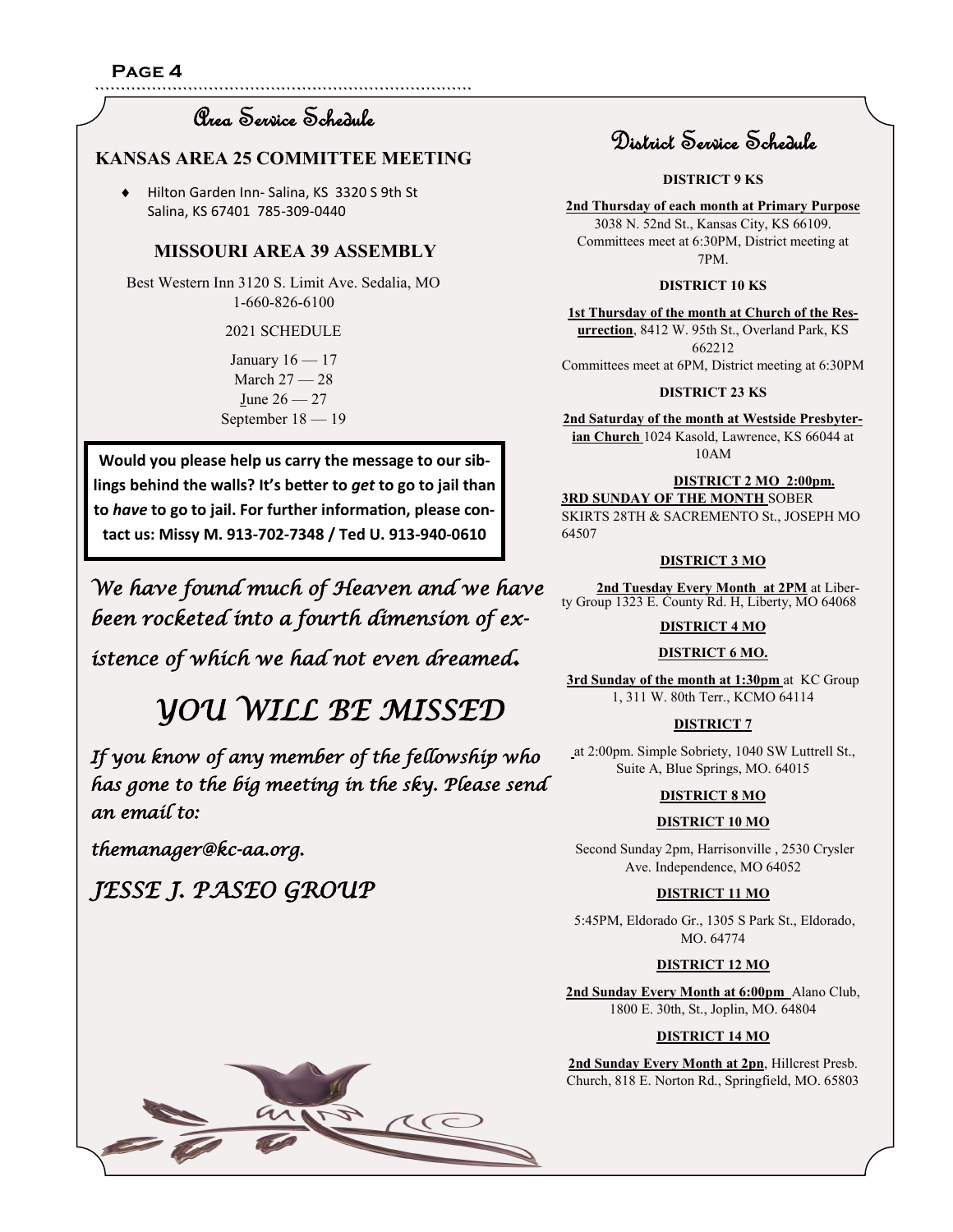### *New Treasurers, Please let us know where to have the donations sent for your district!*

**GENERAL SERVICE OFFICE KANSAS AREA 25**  PO Box 459 Grand Central Station New York, NY 10163 Or online at www.aa.org

**KANSAS DISTRICT 23**  Treasurer PO Box 1939 Lawrence, KS. 66044

**YELLOW CAN FUND** AREA 25 PO Box 23117 Overland Park, KS. 66283

#### **KS DISTICT 9**

Treasurer PO Box 12518 Kansas City, KS 66112

#### **KS DISTRICT 10**

Treasurer PO Box 15436 Overland Park, KS 66285 **NEW TREASURES, PLEASE LET US KNOW WHERE TO HAVE THE DONATIONS SENT FOR YOUR DISTRICTS**

KANSAS AREA ASSEM-BLY PO Box 388 Westmoreland, KS 66549 Or online at www.ks-aa.org

**WAMO DISTRICT 4**  Treasurer / Lewis B. 2020 Lake St. Sweet Springs, MO. 65351

**WAMO DISTRICT 1** Treasurer Julius D First United Methodist Church 102 N Main St Maryville, MO 64468

**WAMO DISTRICT 2**  Treasurer 2619 Duncan St. Joseph, MO 64507

**WAMO DISTRICT 3**  Treasurer; Doni P. PO Box 1139 Liberty, MO 64069

**WESTERN AREA MISSOURI AREA 39**

WAMO TREASURER 5229 Fuller Dr. Kansas City, MO 64133 Or online at www. wamo-aa.org

**WAMO DISTRICT 6**  Treasurer

PO Box 410894 Kansas City, MO 64141

**WAMO DISTRICT 7** Treasurer Rob A. P.O. Box 6952 1951 NE Rice RD Lees Summit, MO 64055

**WAMO DISTRICT 10**  Treasurer P. O. Box 453 Peculiar, MO. 64078

**WAMO DISTRICT 17**  Treasurer 424 Dickenson St. Chillicothe, MO 64601

**Tradition Seven** 

**"Every A.A. group ought to be fully self-supporting, declining outside contributions."**

**A 7th Tradition poster is now available on the KC Area Central Office website under the Announcements section.**

It is suggested that each group pay its bills and establish a prudent reserve based on monthly expenses. Once this is done, the excess amount may be distributed as follows:

#### **50% to Central Office**

#### **30% to General Service Office**

#### **10% to District**

#### **10% to Area Committee**

This is one suggested distribution plan from the pamphlet, "Self-Support: Where Money and Spirituality Mix. F-3. It is available here at the office.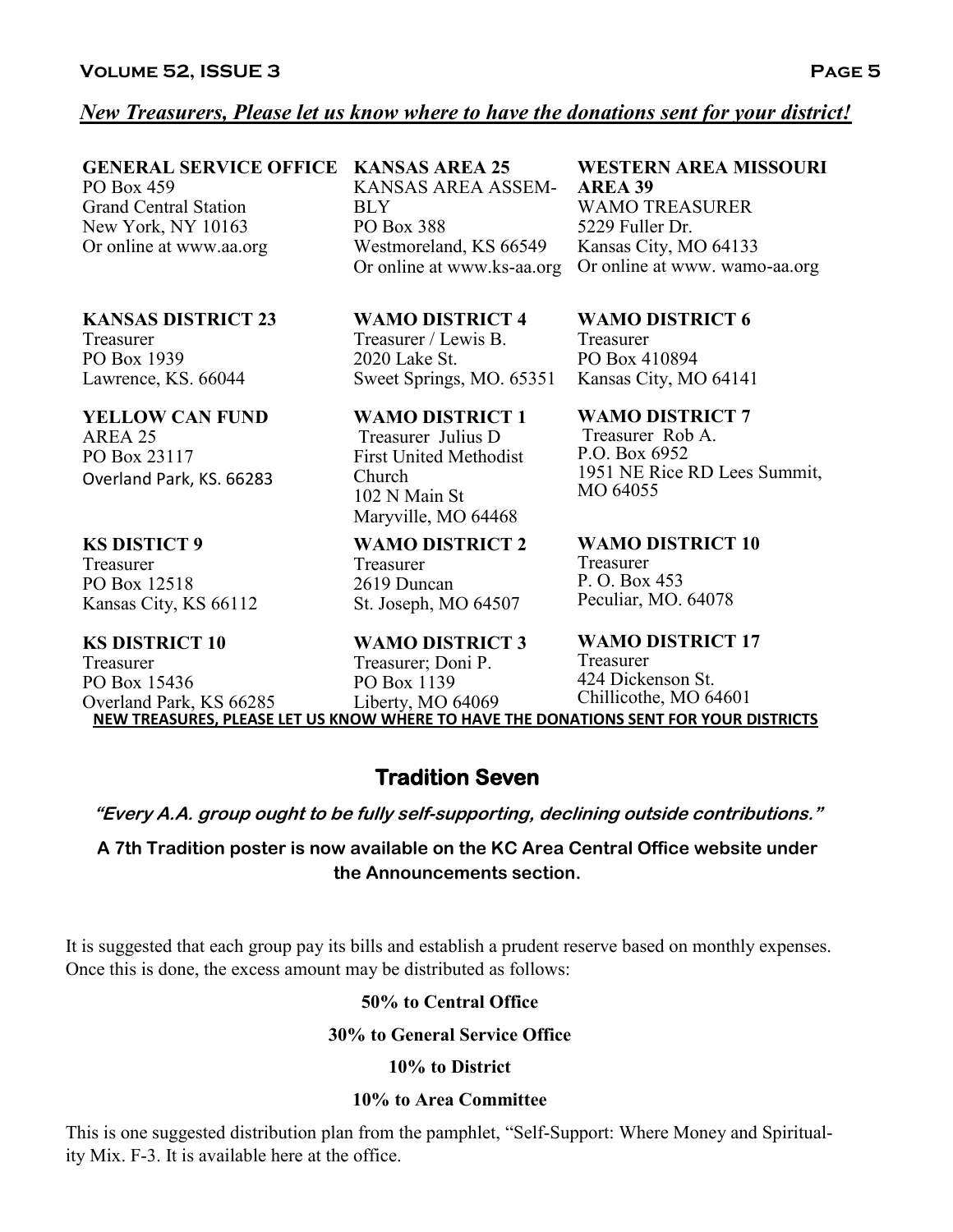**Page 6**

## GROUP CHANGES

*N E W G R O U P*

### *MEETING CHANGES*

ANY LENGTHS 6:00 P.M. SUNDAY WOMEN'S MEETING 204 E Gudgell A v e Independence, Missouri 64055

ALTERED ATTITUDES THURSDAY 8:00 P.M. DELETED FROM SCHEDULE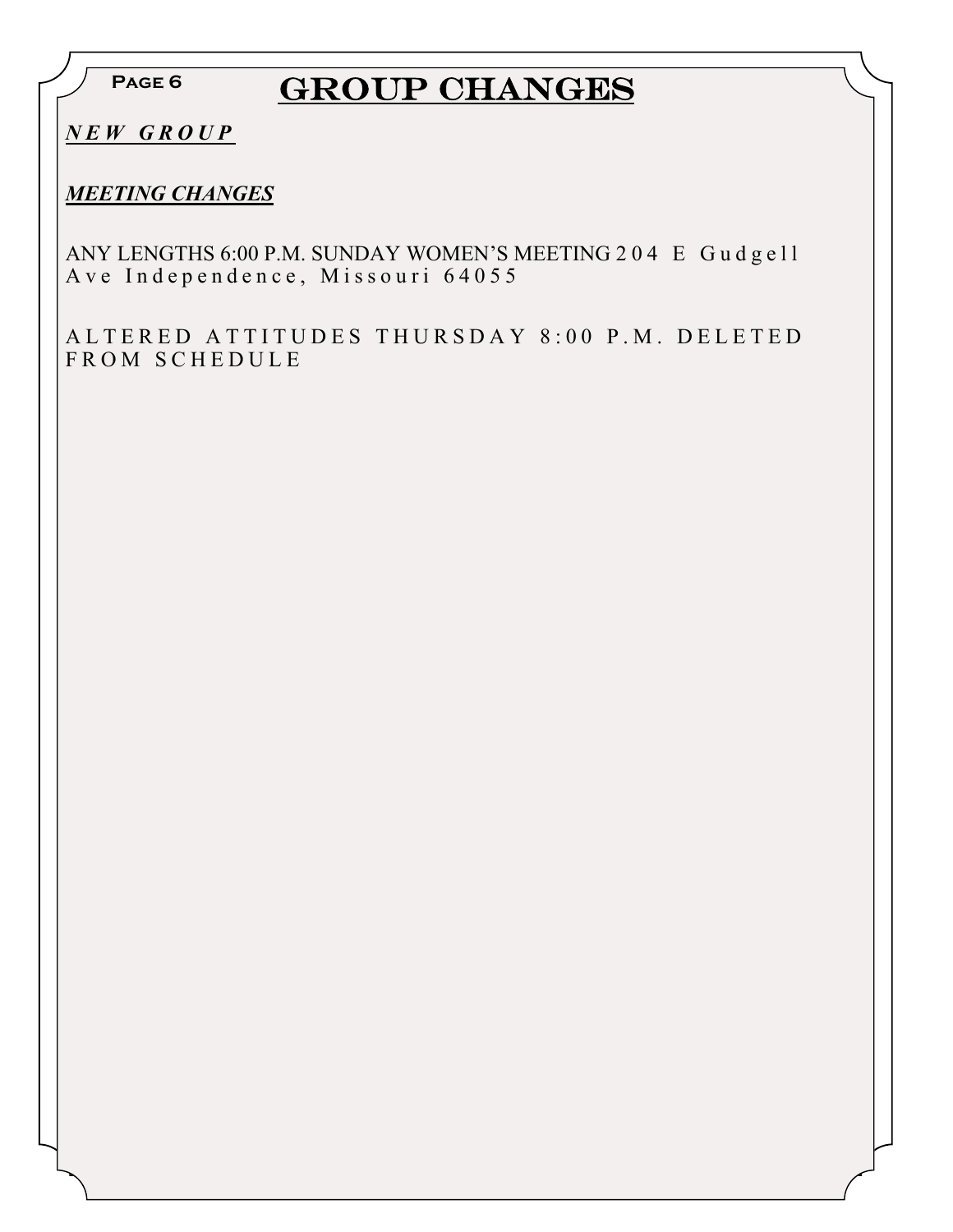#### **Volume 52, ISSUE 3 PAGE 7**

#### **Central Office Delegate Meeting Minutes February 14, 2021**

 **Zoom only.**

Tony opened the meeting with the Serenity Prayer.

**Secretary Report-** Deiatra D. Minutes read and changes were made. Tereasa pointed out that any group changes should be sent to the Central Office Director and Manager. Minutes were accepted after corrections.

**Treasurer Report**- Greg A.

 Total \$15,913.41 Expenses \$10,846.54 Net Gain \$5,066.87

#### **Board report** -Tony S.

 We had a board member resign; we still haven't got a member to replace him. We had two people absent with notice. Happy with the way things are going, also book sales are good.

#### **Office Report –**Teresa

Anyone having any questions, you are welcome to come in and see how things are going. Office was closed last week, due to bad weather. (Mon & Tues Only) Please let your groups know that if there's bad weather office will be closed. Sunflower Roundup was canceled we hope we can do it next year. We appreciate understanding from everyone. GSO letter was in our newsletter, Tereasa read it aloud. GSO thanked each group for its participation and help in this time. Steve suggested that we get a copy of the GSO letter sent out to each group. Please send group business meeting info; dates, times, locations, zoom login etc. to Central Office Director and Manager.

**Old Business**- We need packet reports.

**New Business** - Revisit online listings for our website, to get any corrections or group updates. Send information via e-mail to Central Office, times and dates are very important.

**Topic - Group Reports** - How is your group staying unified and are donations being met.

**Don- Northeast Johnson County-** business as usual will pass on information to central ofc. Meetings are well attended.

**Julian L. -** business as usual Zoom meetings, donations are down a little, they're setting up PayPal account. No speaker meeting. Mon. Wed, and Fri at 6pm in person meetings are very low.

**Tony G. Leavenworth Group One -** all their meetings are on Zoom. They are having 5 meetings a week. Mornings at 8 am., open meetings. They're floating meeting info around to different facilities. They're keeping in contact with prisons to help with inmates being released.

**Anthony C. Liberty -** Central Office donation of \$200.00 made. Hole in front of building has been fixed. Decided on only one extra room. Meetings are continuing despite construction. Attendance is up. Adhering to mask mandate. Friday open meetings. If there are over 10 we split up.

**Christopher D. Bethel -** Business as usual, finances good and attendance picking up. Following all protocols.

**Doni P. Park Hill -** Currently having celebration meetings on Zoom. Group is doing well. They have 6pm and 8pm meetings. We do social distance and mask. They have 4 rooms to utilize if needed. Celebrations are giving virtual coins and cake. Corrections person is looking to donating money for literature to prisons. Carry the message via zoom 2 times a week.

**Kyle- Nuts and Bolts** Working their way back, to business as usual. Getting back to in person meetings. Contributions returning to passing the basket, and they have increased since then.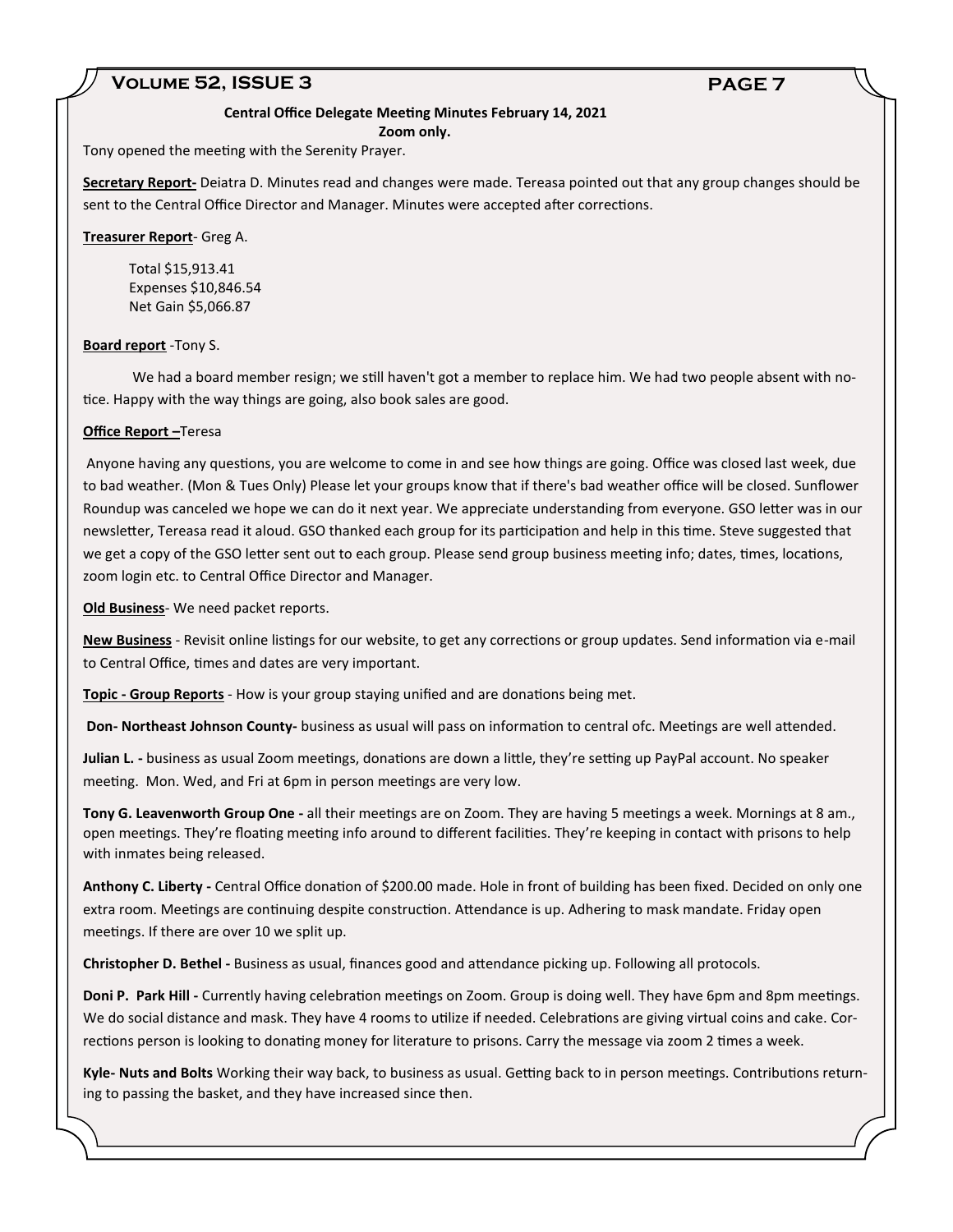#### **Page 8 DELEGATES MTG REPORT PAGE 2**

**Mel Unity -** Still meeting on Zoom, and we are having issues with trolls, on the meetings Attendance has increased. They're in a large room where everyone can social distance. Speaker meetings every Saturday at 6pm starting March 13. They will have hybrid meetings and see how it goes. They are also using cash app.

**Ray T. New Chosen Few**- Posted Zoom meeting schedule on chat. We are not contributing at this time. Right now, we are having some hit and miss, meetings! Group conscience has been lacking, to not at all. We have one member coming up on one year, but we have not planned anything yet.

**Steve A. South Leawood** - They had 30 meetings before Covid-19. Now they're having trouble with Zoom hackers using vulgar and racist language. They're doing hybrid on demand now on 6:30am meetings. Suggest that we just stay unified, and things will work out. Will go back to prison meetings soon as its possible.

**Steve G. Blue Springs** – Business as usual. Birthdays are returning and the loss of their old-timer information has been sent to Michael O. Group has held together well. At start of pandemic, they created a Facebook page where they could keep in touch and share info.

**Vaughn - Turner Group**. For 3 months they had to shut down at the start of pandemic and do Zoom meetings only. Wednesday's women's meetings, but not all meetings are well attended. Most night meetings are well attended. Thankful for Zoom meetings

**Katy- Group #1 -** Things are the same at her group. The women's meeting is on the business meeting agenda as to whether it will be continued. Attendance is great.

**Dave Wing and a Prayer** -They're doing Hybrid and Zoom Meetings. Previously, no in person business meetings, but they are back now. Attendance and donations are up. Looking forward to getting back into the prison meetings. They're set up a web page and a PayPal account.

**Art S**. District 10 did inventory online, District meetings are on Zoom. World Services are getting more donations, but they not up dollar wise.

**John** -Let groups know that donations are up.

**Greg Bethel -**All meetings are 15 per room and they have been going well.

**Tony S Harrisonville**. They're no Zoom meetings currently. Attendance is normal but donations are down. They're keeping the doors open but they're having a rough time.

**Susan Holden-** Lost one group member. She has returned to in person meetings, but she is the only member to wear mask.

**Mike O. Paseo-** All meetings are Zoom, can't get into Corrections and other Institutions due to Covid. Donations are down and church has forgiving the rent since they're not in the building.

**John Olathe** -Things are normal. No Zoom meetings. Construction work on the building is coming along, June 1<sup>st</sup> is the completion date.

**Tony Leavenworth –** Speaker meetings on the 4<sup>th</sup> Friday of each month. They've had some awesome speakers Jerry D. who came to AA when he was 15 years old. He brought a pronominal message. He hopes the quality of the meetings continue after the pandemic.

**John Closed** with the Lord's Prayer.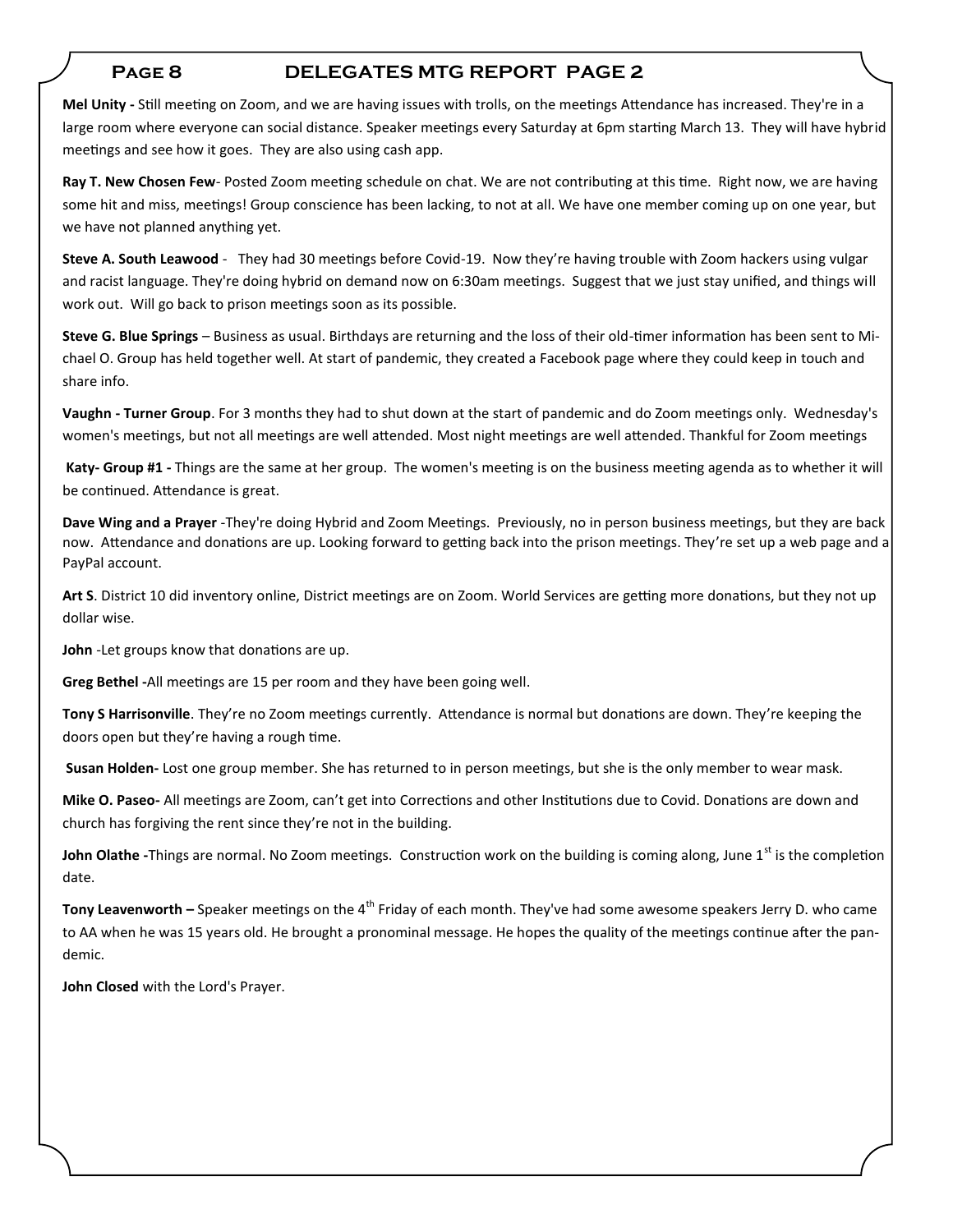| PAGE <sub>9</sub>           | <b>GROUP ATTENDANCE</b> |  |  |  |  |
|-----------------------------|-------------------------|--|--|--|--|
| <b>FEBRUARY 2021</b>        |                         |  |  |  |  |
| <b>BETHEL</b>               | <b>OLATHE</b>           |  |  |  |  |
| <b>BLUE SPRINGS</b>         | <b>PARKHILL</b>         |  |  |  |  |
| <b>HARRISONVILLE</b>        | <b>PASEO</b>            |  |  |  |  |
| <b>HOLDEN</b>               | <b>ROE CENTER</b>       |  |  |  |  |
| <b>KANSAS CITY GROUP #1</b> | <b>SOUTH LEAWOOD</b>    |  |  |  |  |
| LEAVENWORTH GROUP #1        | <b>TURNER GROUP</b>     |  |  |  |  |
| <b>LENEXA</b>               | UNITY ON THEN PLAZA     |  |  |  |  |
| <b>LIBERTY</b>              | WING AND A PRAYER       |  |  |  |  |
| <b>NEW CHOSEN FEW</b>       | Total attendance 21     |  |  |  |  |
| NORTHEAST JOHNSON COUNTY AA |                         |  |  |  |  |
| <b>NUTS AND BOLTS</b>       |                         |  |  |  |  |

We need email addresses for your group treasurer or someone in your group so we can email statements to them.

Send info to: thedirector@kc-aa.org

"Our first duty, as a society, is to insure our own survival. Therefore we have to avoid distractions and multipurpose activities . . . Sobriety—freedom from alcohol—through the teaching and practice of the Twelve Steps, *is the sole purpose of an A.A. group* … We have to confine our membership to alcoholics and we have to confine our A.A. groups to a single purpose. If we don't stick to these principles, we shall almost surely collapse. And if we collapse, we cannot help anyone." **Bill W. / Problems Other** 

**Than Alcohol—P-35**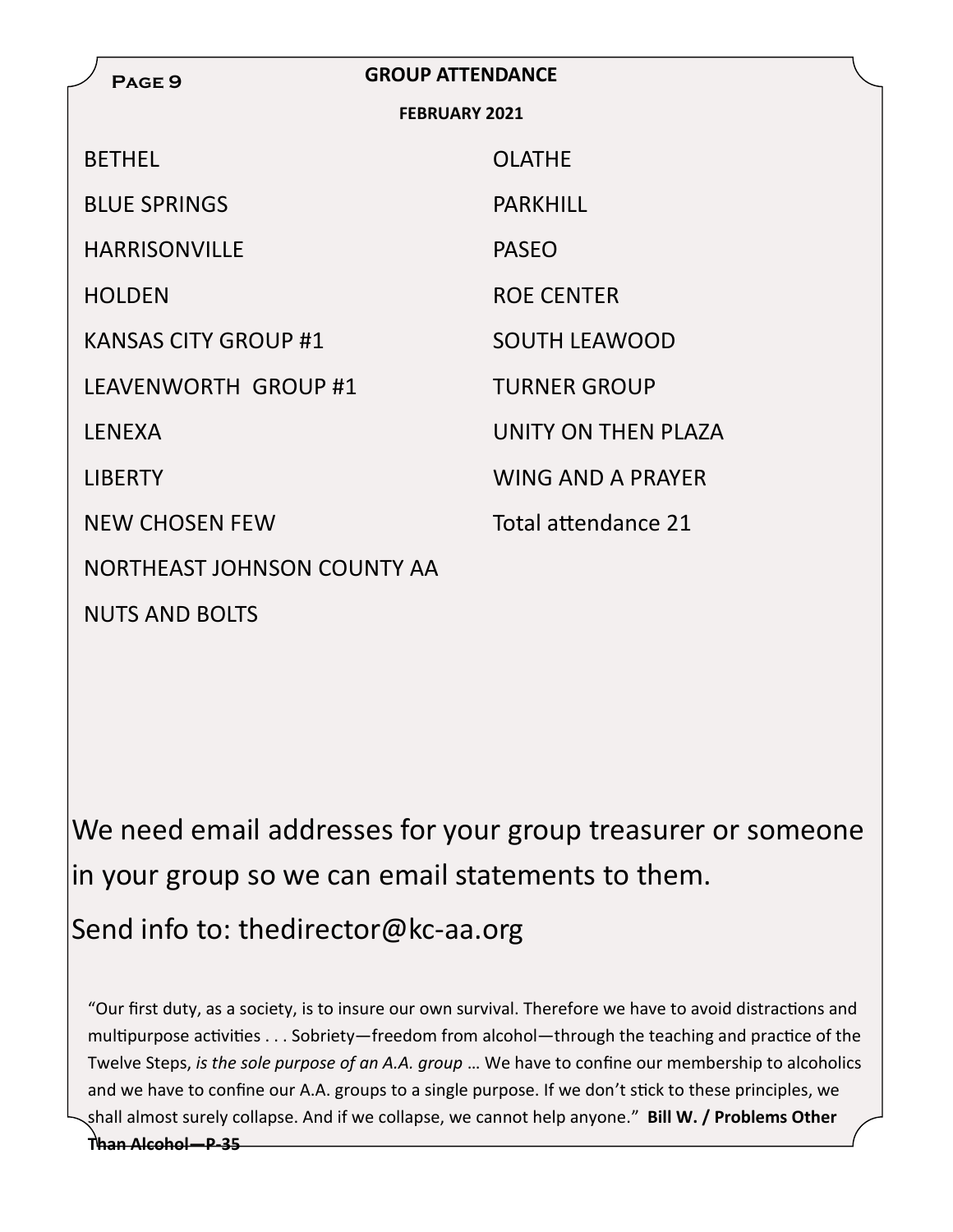### **Page 10**

### **GROUP DONATIONS**

| <b>GROUP NAME</b>                | FEBRUARY YTD 2021 |         | <b>GROUP NAME</b>                    | <b>FEBRUARY</b><br>2021 | <b>YTD 2021</b> |
|----------------------------------|-------------------|---------|--------------------------------------|-------------------------|-----------------|
| 449 GROUP                        | 20.00             | 40.00   | <b>EXCELSIOR SPRINGS GROUP</b>       | 0.00                    | 94.12           |
| 6th CHAPTER GROUP                | 0.00              | 0.00    | <b>EYE OPENER GROUP</b>              | 0.00                    | 125.00          |
| A VISION FOR YOU GROUP           | 0.00              | 0.00    | <b>FAMOUS BALDWIN GROUP</b>          | 0.00                    | 0.00            |
| <b>ACORN GROUP</b>               | 50.00             | 50.00   | <b>FREEDOM 11 GROUP</b>              | 0.0                     | 0.00            |
| <b>ALIVE AGAIN</b>               | 50.00             | 100.00  | FRIENDS OF SOBRIETY - PERRY, KS.     | 0.0                     | 0.0             |
| <b>BASEHOR GROUP</b>             | 0.00              | 0.00    | <b>GALLITAN UPPER ROOM</b>           | 0.0                     | 0.00            |
| <b>BETHEL GROUP</b>              | 100.00            | 200.00  | <b>GRASSROOTS GROUP</b>              | 0.0                     | 0.0             |
| BEYOUND SOBRIETY WOMENS MTG      | 0.00              | 0.00    | <b>HARRISONVILLE GROUP</b>           | 0.00                    | 500.00          |
| <b>BILL'S FRIENDS</b>            | 25.00             | 50.00   | <b>HIGGINSVILLE GROUP</b>            | 0.00                    | 0.00            |
| <b>BLUE SPRINGS GROUP</b>        | 0.00              | 0.00    | <b>HOLDEN AA GROUP</b>               | 0.00                    | 60.00           |
| <b>BONNER SPRINGS GROUP</b>      | 0.00              | 0.00    | <b>HONEST DESIRE</b>                 | 10.00                   | 20.00           |
| <b>CAME TO BELIEVE-GLADSTONE</b> |                   |         | <b>HOPE GROUP</b>                    | 152.00                  | 460.89          |
| <b>BLVD</b>                      | 0.0               | 0.0     | HUMBLE BEGINNINGS A.A.               | 0.00                    | 0.00            |
| CAME TO BELIEVE-O.P.             | 0.0               | 0.0     | <b>INDERPENDENCE #1 AA GROUP</b>     | 0.0                     | 0.00            |
| CAMERON CROSSROAD GROUP          | 0.00              | 25.00   | IT'S NEVER TO LATE GROUP             | 0.00                    | 0.00            |
| CHAPTER FIVE GROUP - CLAYCOMO    | 0.00              | 0.00    | <b>JAYWALKERS GROUP</b>              | 110.00                  | 209.00          |
| <b>COLLEGE BLVD. NOONERS</b>     | 0.0               | 0.0     | <b>JUST US GIRLS</b>                 | 0.0                     | 0.00            |
| <b>CORE GROUP</b>                | 0.00              | 0.00    | <b>KANSAS CITY GROUP #1</b>          | 0.0                     | 0.0             |
| <b>COURAGE TO CHANGE</b>         | 0.0               | 0.0     | KEEP IT SIMPLE GROUP-O.P.            | 0.00                    | 256.38          |
| <b>DESOTO GROUP</b>              | 0.0               | 0.00    | KNIGHTS OF SOBRIETY                  | 20.00                   | 40.00           |
| DISTRICT 4 MO.                   | 0.0               | 0.00    | <b>KNOB NOSTER GROUP</b>             | 0.0                     | 0.0             |
| DISTRICT 7 MO.                   | 5.00              | 1755.00 | <b>LATHROP GROUP</b>                 | 0.00                    | 0.00            |
| DISTRICT 11 MO.                  | 0.00              | 0.00    | LEAVENWORTH GROUP #1                 | 0.00                    | 45.86           |
| DOWNTOWN BASEMENT GROUP          | 0.00              | 0.00    | LEAWOOD/PRAIRIE VILLAGE GROUP        | 0.00                    | 0.00            |
|                                  |                   |         | LEE'S SUMMIT GROUP                   | 0.00                    | 0.00            |
| <b>EASY DOES IT-LAWERNCE</b>     | 0.0               | 0.00    | <b>LENEXA GROUP</b>                  | 125.00                  | 325.00          |
| <b>ENGLEWOOD WINNERS GROUP</b>   | 20.00             | 20.00   | <b>LIBERTY GROUP</b>                 | 100.00                  | 300.00          |
| <b>ENTIRELY READY GROUP</b>      | 0.0               | 0.0     | LIVE AND LET LIVE GROUP              | 0.00                    | 5.00            |
| <b>EUDORA MIRACLES GROUP</b>     | 0.0               | 0.00    | <b>LIVING MIRACLES</b>               | 0.0                     | 0.00            |
| <b>ARCHIE GROUP</b>              | 6.00              | 6.00    | <b>GARDEN CITY #1</b>                | 0.00                    | 0.00            |
| <b>COMMON SOLUTION</b>           | 41.22             | 41.22   | <b>GRAND AVENUE DOWNTOWN NOONERS</b> | 0.00                    | 0.00            |
| HAMILTON EVENING OPEN AA         | 20.00             | 20.00   |                                      |                         |                 |
| ACCENT ON CORRIETY               | 150,00            | 150.00  |                                      |                         |                 |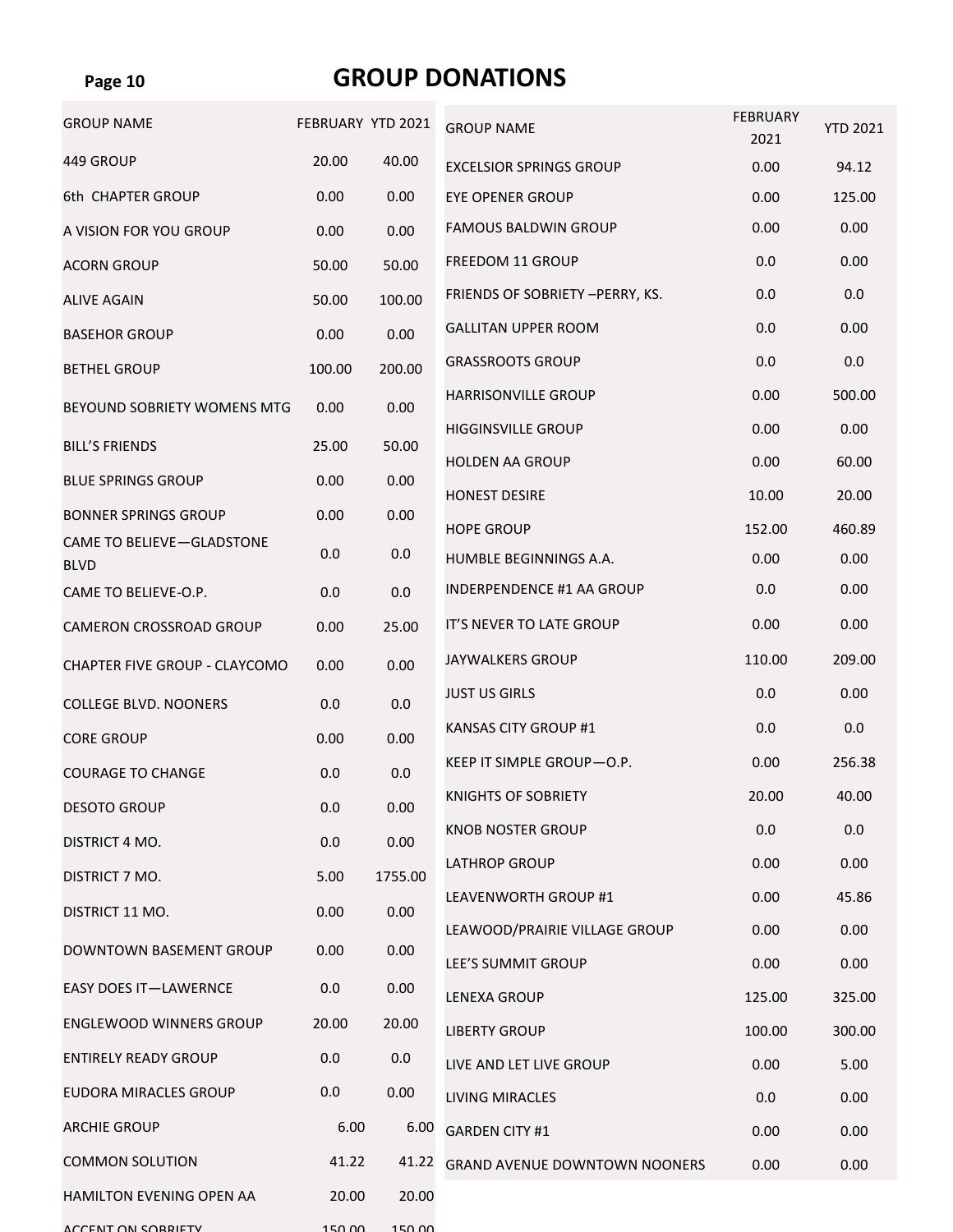#### **Page 11**

## **GROUP DONATIONS**

| <b>GROUP NAME</b>               | <b>FEBRUARY</b><br>2021 | <b>YTD 2021</b> | <b>GROUP NAME</b>              | <b>FEBRUARY</b><br>2021 | <b>YTD 2021</b>    |
|---------------------------------|-------------------------|-----------------|--------------------------------|-------------------------|--------------------|
| <b>MARCELINE GROUP</b>          | 0.00                    | 50.00           | PRIMARY PURPOSE GROUP          | 100.00                  | 200.00             |
| MI GROUP                        | 0.0                     | 0.0             | <b>RECOVERY PLUS</b>           | 52.69                   | 52.69              |
| <b>MONDAY NIGHT TURKEYS</b>     | 0.00                    | 0.00            | <b>ROE CENTER GROUP</b>        | 0.00                    | 40.00              |
| <b>MUSTARD SEED GROUP</b>       | 0.0                     | 0.0             | SECOND CHANCE-WARRENSBURG      | 0.00                    | 0.00               |
| <b>NEVADA GROUP</b>             | 0.00                    | 5.50            | SEDALIA 12 X 12                | 0.0                     | 0.0                |
| NEW BEGINNINGS-MARSHALL         | 0.00                    | 15.00           | <b>SERNITY GROUP</b>           | 0.0                     | 0.0                |
| NEW CHOSEN FEW GROUP            | 0.00                    | 55.00           | SHAWNEE GROUP                  | 250.00                  | 250.00             |
| <b>NEW FELLOWSHIP</b>           | 0.0                     | 0.00            | SIMPLE SOBRIETY GROUP          | 50.00                   | 150.00             |
| <b>NEW TONGANOXIE GROUP</b>     | 0.0                     | 0.0             | SIMPLY AA-KC                   | 0.00                    | 11.52              |
| <b>NEW VISION GROUP</b>         | 0.00                    | 25.00           | <b>SLATER GROUP</b>            | 0.0                     | 0.00               |
|                                 |                         |                 | SOBER SKIRTS                   | 0.00                    | 15.00              |
| <b>NORTH KANSAS CITY GROUP</b>  | 39.25                   | 55.10           | <b>SHELTER KC GROUP</b>        | 0.00                    | 0.00               |
| <b>NORTH OAK GROUP</b>          | 80.00                   | 160.00          | <b>SOBRIETY FIRST GROUP</b>    | 35.00                   | 35.00              |
| NORTHEAST JOHNSON COUNTY GR     | 100.00                  | 200.00          | SOUTH KANSAS CITY GROUP        | 0.00                    | 0.00               |
| NORTHLAND MIRACLES GROUP        | 0.00                    | 0.00            | SOUTH LEAWOOD GROUP            | 0.00                    | 883.67             |
| NUTS AND BOLTS-LENEXA           | 0.00                    | 100.00          | SUNFLOWER ROUNDUP              |                         |                    |
| <b>OLATHE GROUP</b>             | 80.00                   | 80.00           | <b>SUNSHINE GROUP-LAWRENCE</b> | 25.00                   | 50.00              |
| ONE DAY AT A TIME GROUP         | 0.0                     | 0.0             | <b>SWEET SPRINGS GROUP</b>     | 0.00                    | 0.00               |
| <b>OUR PRIMARY PURPOSE</b>      | 0.0                     | 0.0             | THE WAY OUT GROUP              | 0.0                     | 0.0                |
| <b>OVERLAND PARK FELLOWSHIP</b> | 138.75                  | 138.75          | TICKLED NOT TO BE PICKELED     | 0.0                     | 0.00               |
| P III                           | 0.00                    | 0.00            | <b>TONGIE GROUP</b>            | 0.0                     | 0.0                |
| <b>PARKHILL GROUP</b>           | 0.00                    | 200.00          | <b>TURNER GROUP</b>            | 0.00                    | 300.00             |
|                                 |                         |                 | <b>TWELVE AND TWELVE GROUP</b> | 0.0                     | 0.00               |
| <b>PASEO GROUP</b>              | 25.00                   | 50.00           | <b>UNION HOUSE #1</b>          | 0.0                     | 0.0                |
| <b>PFLUMM SOBER</b>             | 0.00                    | 200.00          | UNITY ON THE PLAZA             | 100.00                  | 300.00             |
| PLATTE CITY SOLUTIONS           | 100.00                  | 100.00          | <b>WARD PARKWAY GROUP</b>      | 0.00                    | 500.00             |
| PLEASANT HILL GROUP             | 0.0                     | 0.0             | <b>WARRENSBURG GROUP</b>       | 0.0                     | 0.0                |
| M.C. GROUP                      | 0.00                    | 0.00            | WE ARE ONE GROUP               | 240.00                  | 240.00             |
| New Path AA Group               | 263.91                  | 263.91          | <b>WING AND A PRAYER</b>       | 0.0                     | 0.0                |
| ANONYMOUS GROUP OF MEN          | 250.00                  | 250.00          | WITH NO RESERVATION            | 0.00                    | 0.00               |
| <b>CAN WE TALK</b>              | 0.00                    | 25.00           | UNIT GROUP                     | 0.00                    | 164.00             |
| <b>KEARNEY</b>                  | 0.00                    | 640.00          | <b>DISTRICT 9</b>              | 11.00                   | 11.00              |
|                                 |                         |                 | <b>TOTAL</b>                   |                         | 2,278.69 10,907.39 |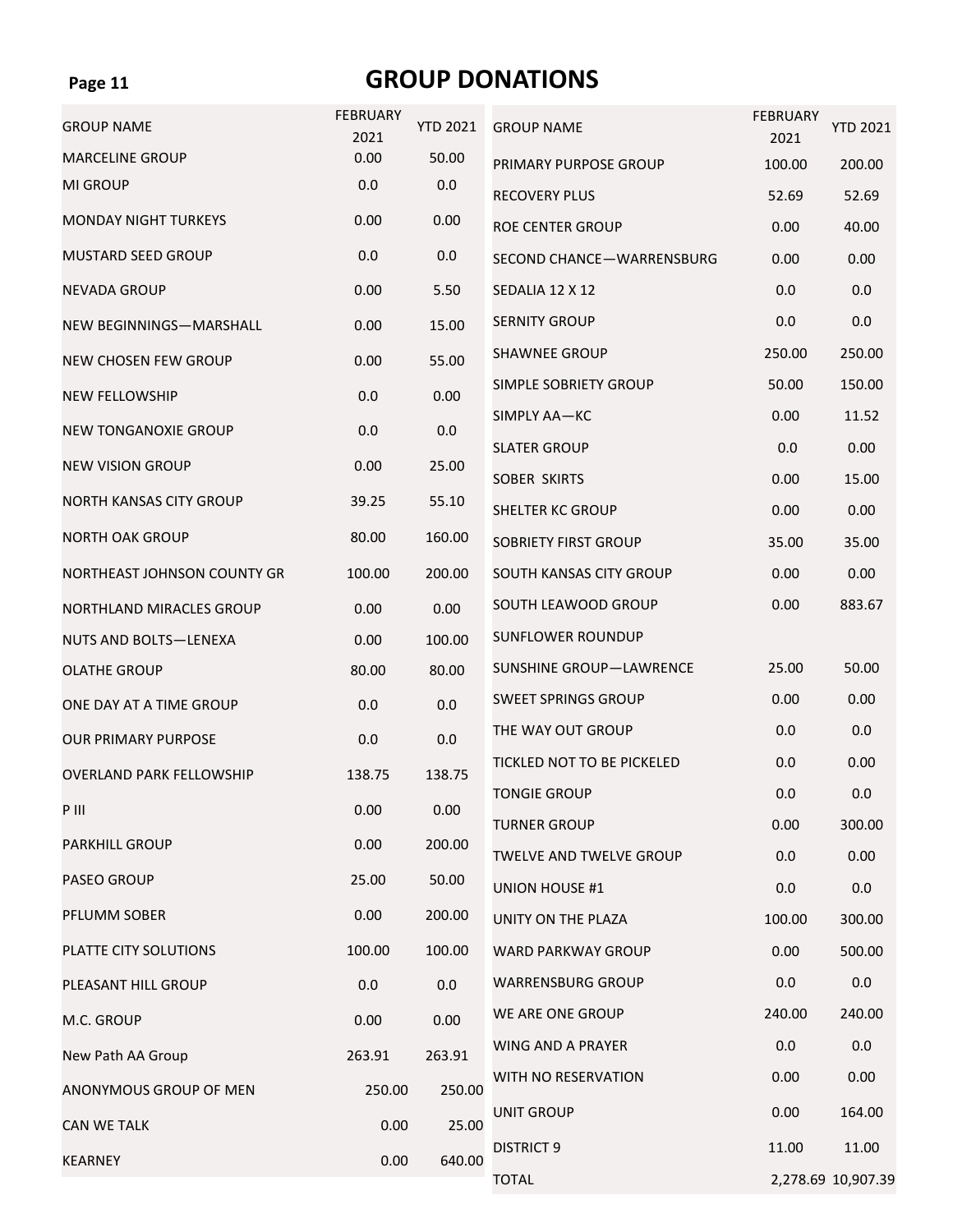Covid-19 has brought very hard, and sometimes tragic events to many among us and around us. In taking stock, these circumstances have forced a crack in our rigidity and created light where before there was only a glimmer. If we leave room for that light to grow and adhere steadfastly to our principles, we can confidently face any uncertainty ahead. As we continue meeting this challenge and those ahead, let us together continue to "grow in understanding and effectiveness," constantly working toward ensuring that any person needing the message of Alcoholics Anonymous can find it, and that together we preserve that message for the generations of alcoholics still to come.

Yours in service,

Beau B., Chairperson

A.A.W.S. Board

\*\*\*\*\*\*\*\*\*\*\*\*\*\*\*\*\*\*\*\*\*\*\*\*\*NEW POLICY\*\*\*\*\*\*\*\*\*\*\*\*\*\*\*\*\*\*\*\*\*\*NEW POLICY\*\*\*\*\*\*\*\*\*\*\*\*\*\*

CENTRAL OFFICE WILL BEGIN A NEW POLICY WITH CREDIT BALANCES. THE CUSTOMER WILL BE NOTIFIED AT 60 DAYS TO USE THE CREDIT WILL EXPIRE AND BE CONVERTED TO A "CENTRAL OFFICE ANGELS" DONA-TION.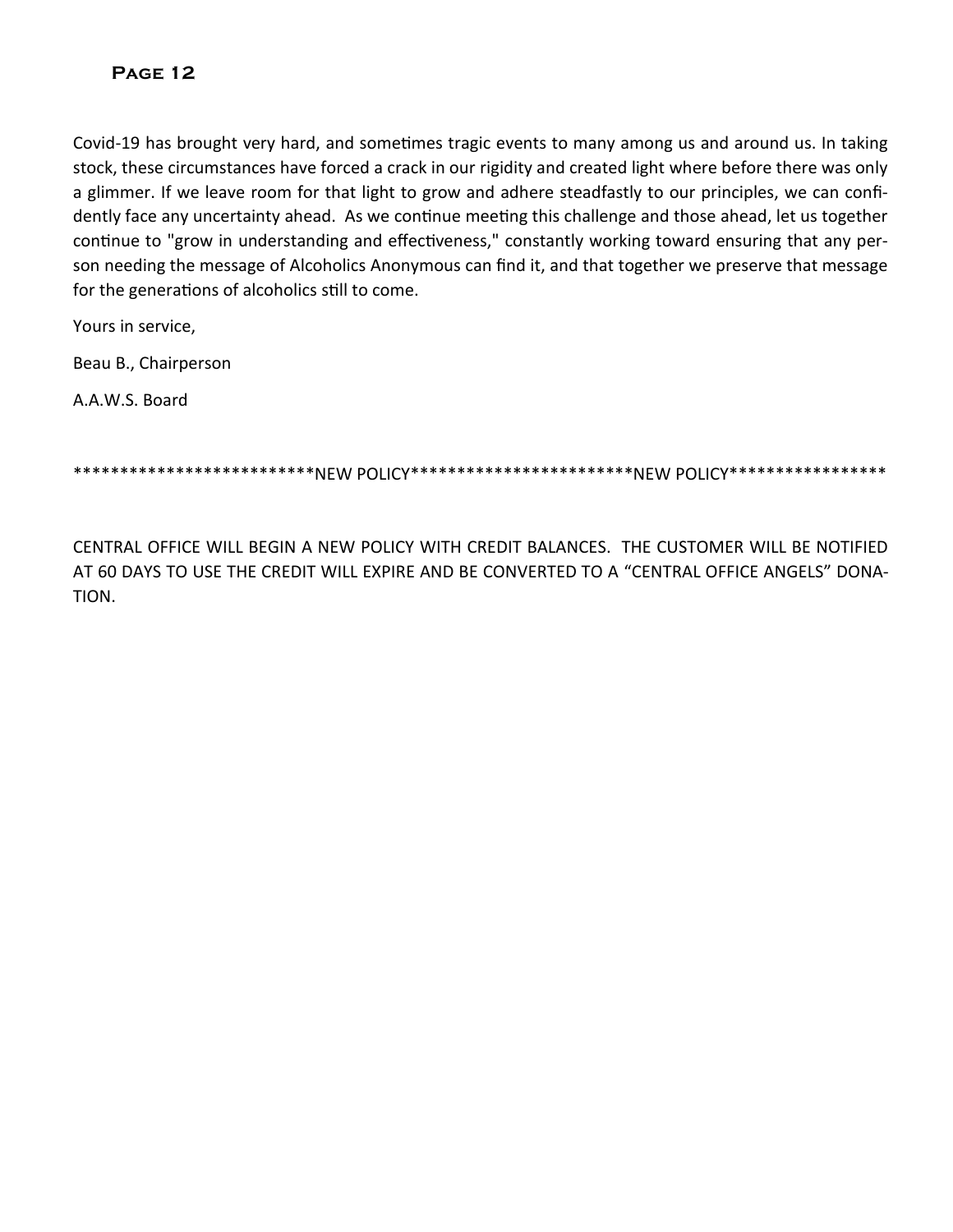#### **VOLUME 52, ISSUE 3 Page 13**

As a traditional means of creating and maintaining a clearly defined working relation between the groups, the Conference, the A.A. General Service Board and its several service corporations, staffs, committees and executives, and of thus insuring their effective leadership, it is here suggested that we endow each of these elements of world service with a traditional "Right of Decision."

Within the framework of their general responsibilities, whether these be defined by charter, by resolution, or by custom, it should be the traditional right of all world service boards, committees, and executives to decide which problems they will dispose of themselves and upon which matters they will report, consult, or ask specific directions. We ought to trust our world servants with these discretions, because otherwise no effective leadership can be possible. Let us consider in detail, therefore, why the need for a "right of decision" in our leadership is imperative, and let us examine how this principle can be applied practically in all levels of our structure of world service.

We have seen how the A.A. groups, under the concept of the "group conscience," are today holding the ultimate authority and the final responsibility for world services. We have also noted how, by reason of the Conference Charter and the "trusted servant" provision of Tradition Two, the groups have delegated to their General Service Conference full authority to manage and conduct A.A.'s world affairs.

#### **Central Office JANUARY Finances**

Income \$9,761.99

Expense \$10,865.26

Net LOSS = \$(1,103.27) *These are preliminary numbers*

We now have a five month prudent reserve. At the October, 2015 Board of Directors meeting a motion was made, seconded and passed that Central Office establish a six month prudent reserve. We are almost there.

#### 2021 FEBRUARY GROUP DONATIONS \$2,278.69 2020 FEBRUARY GROUP DONATIONS \$4,211.38

**Each group has the ability to make these numbers change If you do not see your home group listed here, it is because Central Office has not received a donation. Please ask why. If your group feels we need to be of more service in some area, please let us know. We cannot change that of which we are ignorant.** 

As per your request, we are now publishing a more complete financial report. I hope this pleases those of you who have asked for it. If not, please let me know what else you would like to see. After all, this is *your* money! We at Central Office try to be good stewards of it.

Our Accountant, Janet B. of the Lenexa Group tries to come in as soon after the first of the month as possible so you can get final numbers. There will be months, however, that we will print preliminary numbers because of the publishing date. That will be noted above.

| <b>CENTRAL OFFICE CALLS</b> |     |                     |     |  |  |
|-----------------------------|-----|---------------------|-----|--|--|
| <b>GROUP INFORMATION</b>    | 412 | DETOX/TREATMENT     | 9   |  |  |
| Ц<br>12 STEP                | 3   | MISC.               | 128 |  |  |
| L<br><b>BRIDGE THE GAP</b>  | 1   | <b>EMAILS</b>       | 8   |  |  |
| <b>ALANON</b>               | 10  | <b>WET DRUNKS</b>   | 0   |  |  |
| <b>OFFICE INFORMATION</b>   | 397 | <b>VISITORS</b>     | 626 |  |  |
| NA/CA/OTHER                 | 15  | AFTER HOURS HOTLINE | 383 |  |  |